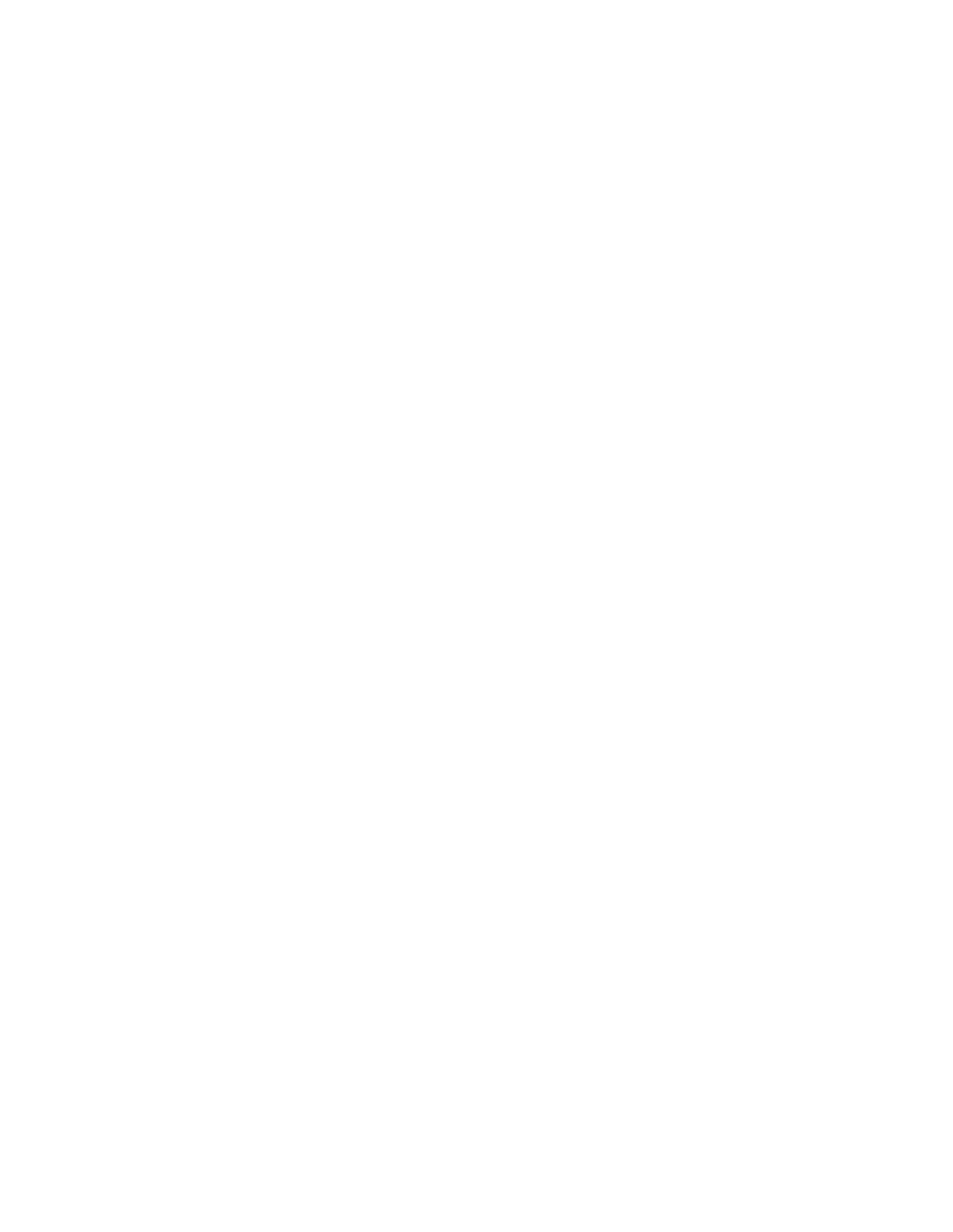### *NATIONAL BICYCLE & PEDESTRIAN DOCUMENTATION PROJECT*  **AUTOMATIC COUNT TECHNOLOGY OVERVIEW**

Bicycle and pedestrian counts can be conducted manually or with automatic count technologies; however automatic counters have certain advantages. Automatic count technologies are useful in conducting longer-term counts, establishing daily, weekly, or monthly variations and almost always require fewer person-hours. The most common technologies used for bicycle and pedestrian counts are:

- Passive infrared (detects a change in thermal contrast)
- Active infrared (detects an obstruction in the beam)
- Ultrasonic (emits ultrasonic wave and listens for an echo)
- Doppler radar (emits radio wave and listens for a change in frequency)
- Video Imagining (either analyzes pixel changes or data are played back in high speed and analyzed by a person)
- Piezometric (senses pressure on a material either tube or underground sensor)
- In-pavement magnetic loop (senses change in magnetic field as metal passes over it)

Most automated technologies work well for counting users that pass a specific point but most, with a few exceptions such as active infrared and video, cannot easily distinguish between bicyclists and pedestrians. A combination of technologies such as Eco-Counter's Eco-Multi, can also distinguish between types of users.

#### *Which Equipment is Right for Your Count?*

The most appropriate count technology is dependent on the count location and purpose. Passive infrared is best suited for screenline sidewalk counts, but not in places where pedestrians gather, such as in front of cafes or busy transit stops (Schneider et al. 2009). Active infrared can distinguish between bicyclists and pedestrians, and is therefore appropriate for shared use pathways. In-pavement magnetic loops are best for detecting bicyclists traveling along bike lanes or pathways. Video playback can provide information concerning user type, behavior, and demographics, in addition to count data. Another consideration is the physical installation of the counting device. Some infrared technology requires sensors to be installed on both sides of the pathway, while other devices can be effectively installed in locations with poles/street lights on just one side of the pathway or sidewalk, such as in an urban setting.

#### *Error Factors*

All automated count technologies have an error factor, with no-detection rates varying from 1% to 48%. A Portland, Oregon study tested the accuracy of three types of sensors: passive infrared, Doppler radar and ultrasonic. The sensors were tested under a variety of conditions, and were found to have varying error rates: passive infrared had a 0% close range and 1.5% long range no-detection rate, Doppler radar had a 7% no-detection rate, and ultrasonic had a 3% close range and 45% long range no-detection rate (Beckwith and Hunter-Zaworski 1997). A San Diego County study found a 12% to 48% no-detection rate for passive infrared counters and 15% to 21% no-detection rate for active infrared counters (Ragland et al. 2008). The infrared sensors tend to undercount pedestrians most likely because they do not detect pedestrians walking exactly side-by-side (Schneider et al. 2009). Comparing automated counts with manual counts allows researchers to correct for inherent error rates.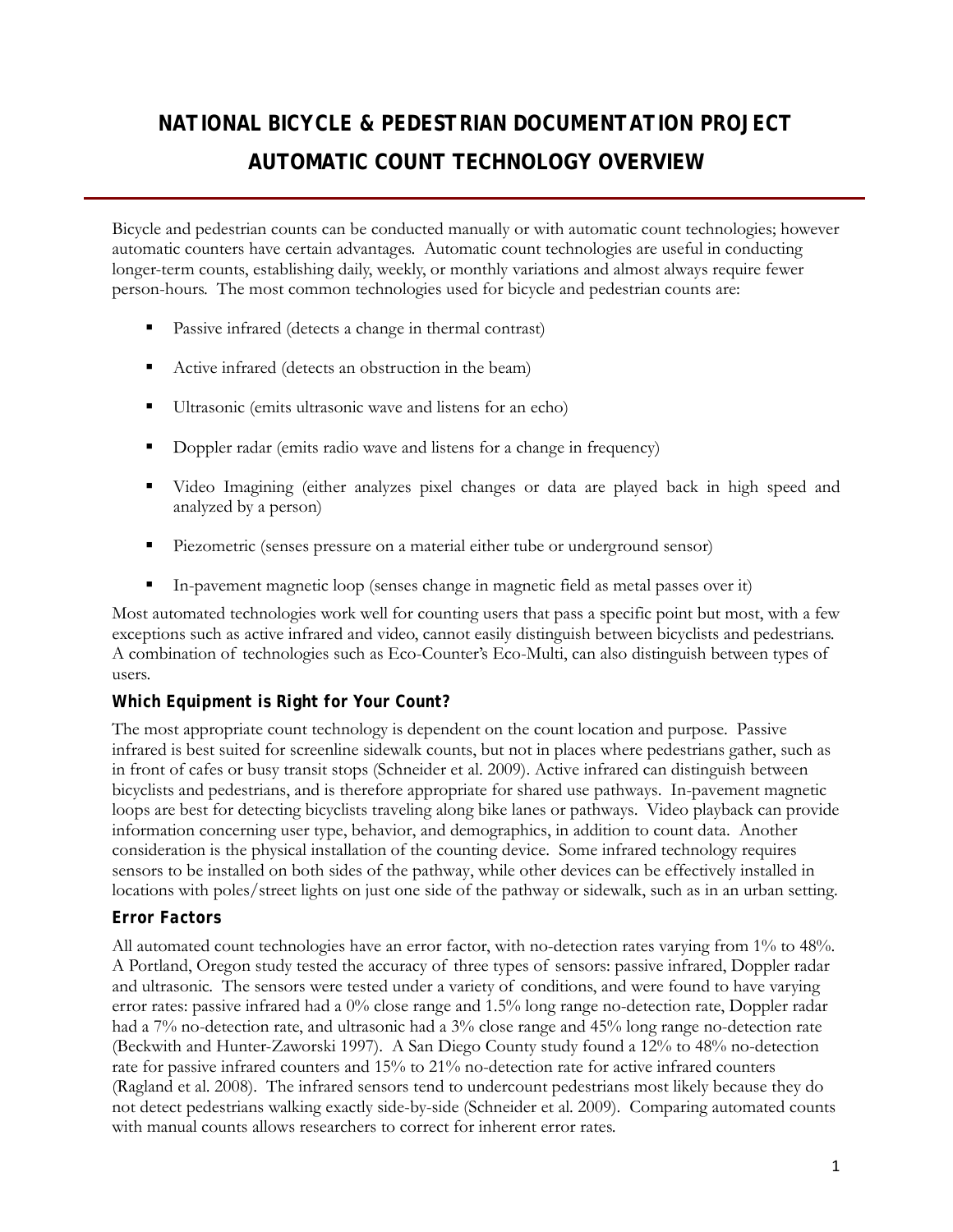#### *Technology Overview*

The choice of an automatic count technology primarily depends on the type of data that is required to be collected, the project budget, and the number of people who can work on the project. All automatic count technologies require calibration. The following table outlines count technologies most adaptable to bicycle and pedestrian counts.

| Technology                                         | How it Works                                                | <b>Differentiate</b><br>between bikes<br>and peds? | Where can it<br>be used?   | Can it be<br>moved to<br>other<br>locations? | Other<br>Considerations                                                              | <b>Technol</b><br>ogy<br>Cost |
|----------------------------------------------------|-------------------------------------------------------------|----------------------------------------------------|----------------------------|----------------------------------------------|--------------------------------------------------------------------------------------|-------------------------------|
| Passive<br>infrared                                | Detects a<br>change in<br>thermal<br>contrast               | No                                                 | Sidewalk,<br>path          | Easily                                       |                                                                                      | $$,2000-$<br>3,000            |
| Active<br>infrared                                 | Detects an<br>obstruction<br>in the<br>beam                 | Yes                                                | Sidewalk,<br>path          | Easily                                       |                                                                                      | \$800-<br>\$7,000             |
| Video<br>imaging                                   | Analyzes<br>pixel<br>changes                                | Unknown                                            | Intended for<br>indoor use | Yes                                          | Difficult<br>detection<br>outdoors, no<br>bike/ped<br>application yet                | $$1,200-$<br>\$8,000          |
| Video<br>playback                                  | Video<br>analyzed by<br>a person                            | Yes                                                | Anywhere                   | Yes                                          | Difficult<br>detection at<br>night and bad<br>weather.<br>Considerable<br>staff time | \$7,000                       |
| Piezometric<br>Tube                                | Senses<br>pressure on<br>tube                               | No                                                 | Path, on-<br>street        | Easily                                       | Bicycles only.<br>Potential<br>tripping hazard                                       | \$1,600                       |
| Piezometric<br>Pad                                 | Senses<br>pressure                                          | No                                                 | Sidewalk,<br>path          | No                                           |                                                                                      | $$2,000-$<br>3,000            |
| $In-$<br>pavement<br>magnetic<br>loop<br>detectors | Senses<br>magnetic<br>field<br>change as<br>metal<br>passes | No                                                 | On-street                  | No                                           | Bicycles only.<br>Requires<br>cutting into<br>pavement to<br>install                 | \$2,000-<br>3,000             |

|  |  |  | Automatic Count Technologies |
|--|--|--|------------------------------|
|--|--|--|------------------------------|

#### *Automatic Counter Manufacturers:*

EcoCounter: www.eco-counter.com Jamar Technologies: www.jamartech.com Trailmaster: www.trailmaster.com